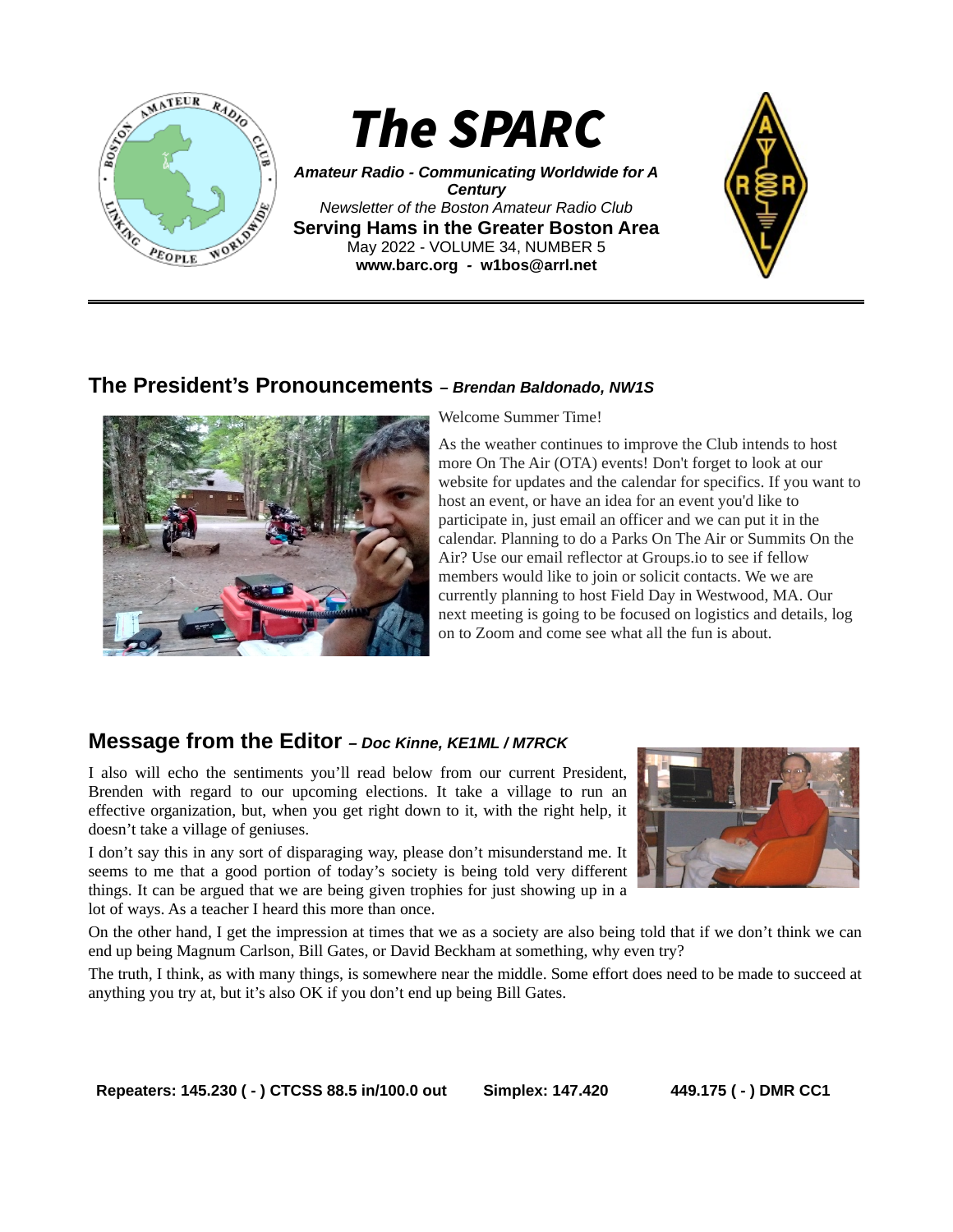What does this have to do with Club Elections? Well, it doesn't take Hiram Percy Maxim to be an officer, or to head up a department, for BARC. I *constantly* remind people that Clarence Tuska was a teenager (19) when he became Secretary to the ARRL and started *QST*.

All it takes is will – the want to make a difference. The issue is that it takes a lot of us with just a little will, instead of a few of us with iron wills.

Think about it this election season. The water is pretty OK here in the pool, and with more of us, it'll get warmer.

# **BARC General Meeting – Thursday, May 19, 7:30PM**

BARC will be holding a General Meeting on Thursday, May 19, at 7:30 p.m. on the Zoom teleconferencing platform. We will be discussing plans and details of our upcoming Field Day Plans!

П To join the Zoom meeting above go to:

[https://zoom.us/j/99918732995?pwd=cFhSbmwySUQ2Qi90eGVUNFNhQ0N4Zz09](https://www.google.com/url?q=https://zoom.us/j/99918732995?pwd%3DcFhSbmwySUQ2Qi90eGVUNFNhQ0N4Zz09&sa=D&source=calendar&usd=2&usg=AOvVaw1_aKSnHQsZMGHjXXXoTQ3t) п

Meeting ID: **999 1873 2995** Password: BARC

## **In this Issue of The SPARC**

- SPARC Your Knowledge: The Questions
- The Upcoming BARC Election
- Member Stations
- SPARC Your Knowledge: The Answers

## **BARC's Online Discussion Group** *– Joe Harris, N1QD*



I

BARC has an online forum at Groups.io. The group serves as a sounding board for members to post their suggestions and

comments, and is intended to foster discussion. The group can also be used to share photographs from club events! Come visit us at: [https://groups.io/g/BostonARC.](https://groups.io/g/BostonARC) You can join, if you're not already there, by sending an email to ["BostonARC+subscribe@groups.io](mailto:BostonARC+subscribe@groups.io).



**145.230 ( - ) CTCSS 88.5/100.0 Simplex: 147.420 449.175 ( - ) DMR CC1**

T

П

 $\blacksquare$ 

 $\mathbf{I}$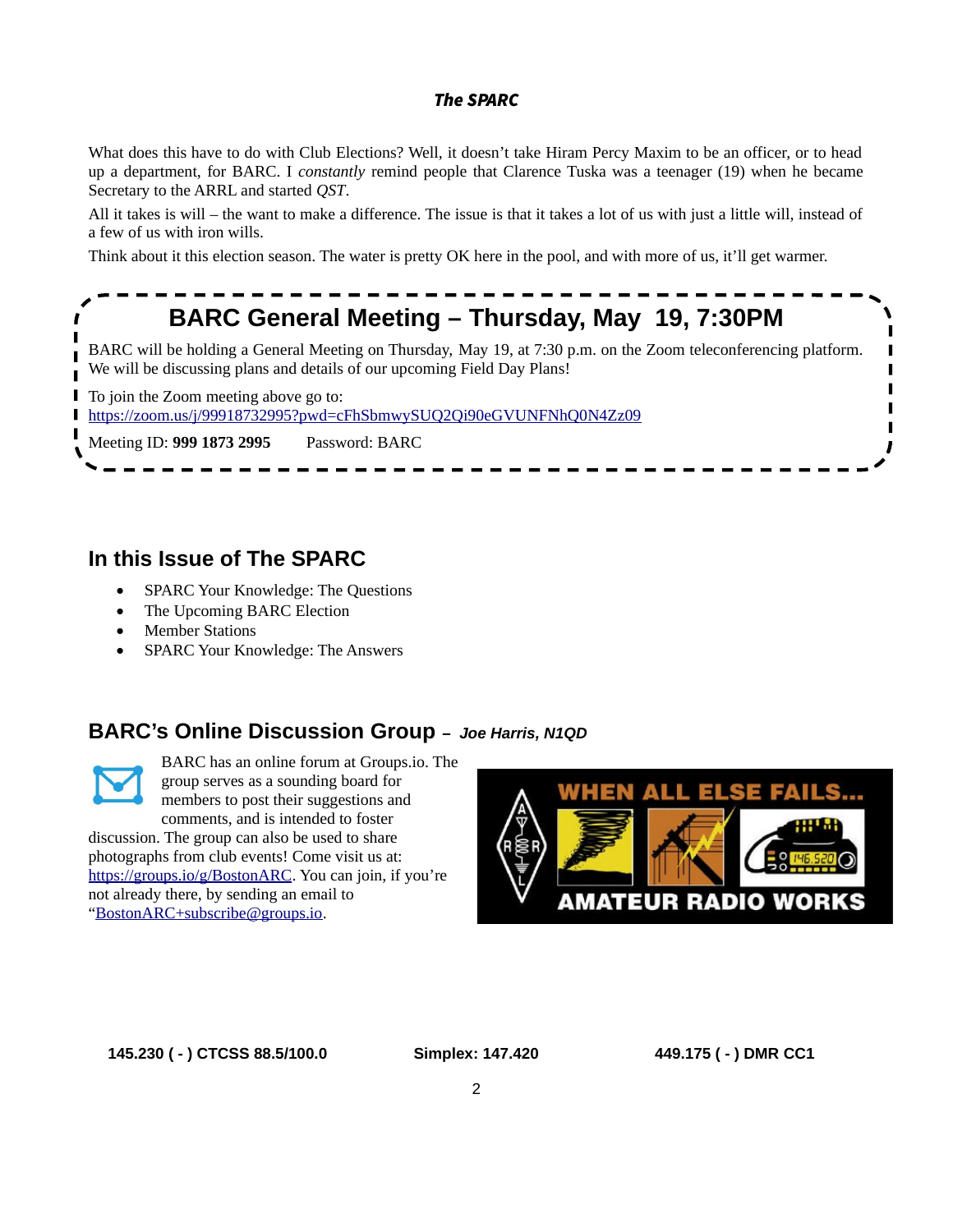

## **SPARC Your Knowledge: The Questions** *– Brendan Baldonado, NW1S*

SPARK your knowledge! Each Month we will include three questions from the Technician, General and Extra exams. The correct answers will be in a separate area of the Newsletter and a small explanation as to why. Beginning June 2022 the National VEC has published new questions, beginning this volume of 'Spark Your Knowledge' we are featuring the new Technician test pool questions.

#### **Technician: What is the approximate velocity of a radio wave as it travels through free space? [T3B11]**

- A. 150,000 kilometers per second
- B. 300,000,000 meters per second
- C. 300,000,000 miles per hour
- D. 150,000 miles per hour

#### **General: What is likely to happen if a transceiver's ALC system is not set properly when transmitting AFSK signals with the use radio using single sideband mode? [G4A14]**

A. ALC will invert the modulation of the AFSK mode

- B. Improper action of ALC distorts the signal and can cause spurious emissions
- C. When using digital modes, too much ALC activity can cause the transmitter to overheat
- D. All these choices are correct

#### **Extra: What is a characteristic of a switching electronic voltage regulator? [E7D02]**

A. The resistance of a control element is varied in direct proportion to the line voltage or load current

- B. It is generally less efficient than a linear regulator
- C. The controlled device's duty cycle is changed to produce a constant average output voltage
- D. It gives a ramp voltage at its output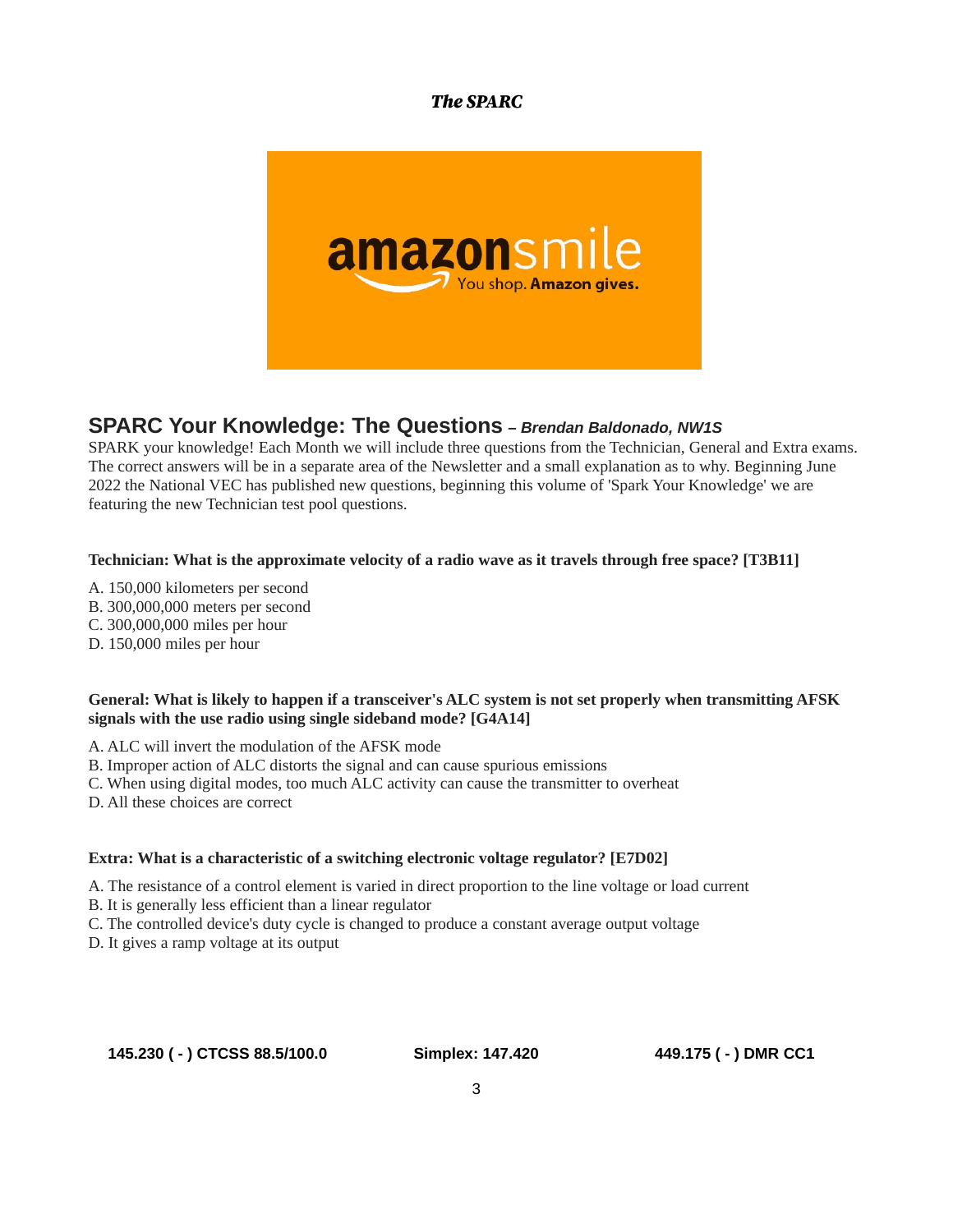#### **The Upcoming BARC Election***– Brendan Baldonado, NW1S*

Our next couple of meetings will be business focused, with the resurrection of a larger Club Field Day and then Club Officer Elections in June. As current President I am officially planning to run for re-election. As president my goals currently, and in the future. remain the continual growth and betterment of the club. I wish to find and secure a meeting space location for our monthly meetings, and for physical in-person elmering to take place. I want to start hosting license classes and begin holding VE sessions again, all with the intention of growing our club membership.

 Part of these activities are to grow our membership and provide resources for our current, long standing members. This growth will build a sustainable and vibrant ham radio club right here in our fair city of Boston. We have a large opportunity to achieve this given the level of higher education, high schools and hams that are in the metro Boston area. We have many Hams in our club that have done over and above their fair share of time and efforts into making this club the great club that it is, but as they say it takes a village.

If you want to help, start small such as offering to help on Field Day. We will all need to chip in to make some of these projects work. If this is the direction you hope to see the club move toward I hope I can count on your vote not only at the June meeting but most importantly with Club engagement.

#### **Member Stations***– Doc Kinne, KE1ML / M7RCK*

It was interesting. I thought I had these pictures somewhere online, but it turned out I didn't. I had to scan these in from the original photographs, which is one reason this issue is late this month.

I decided to go "old school" for my Member Station. This was station N2IKR, originally raised in Cazenovia, NY, right near the geographic center of the state. My Elmer was my first professional boss out of college, then WA2EXJ (Now WD2N). One day he basically asked if I wanted to do computer Bulletin Board Systems off the air, for free. Six months later I had my license.

Remember, in those days (1989) you took your exam and you knew whether you passed it or not, but even if you did pass it, it then took the FCC6-8 weeks for them to physically send you your license, which had your call letter on it. You would not know what your callsign was until you got that letter from the FCC. No looking it up online.



So in the interim between passing my exam and actually getting my license, Randy and I went to the Rochester Hamfest, which wonderfully doubled as the ARRL Atlantic Division Convention. The Flea Market was an eye-opener! In order to finance my first station, I sold my Osborne-1 CP/M "luggable" computer.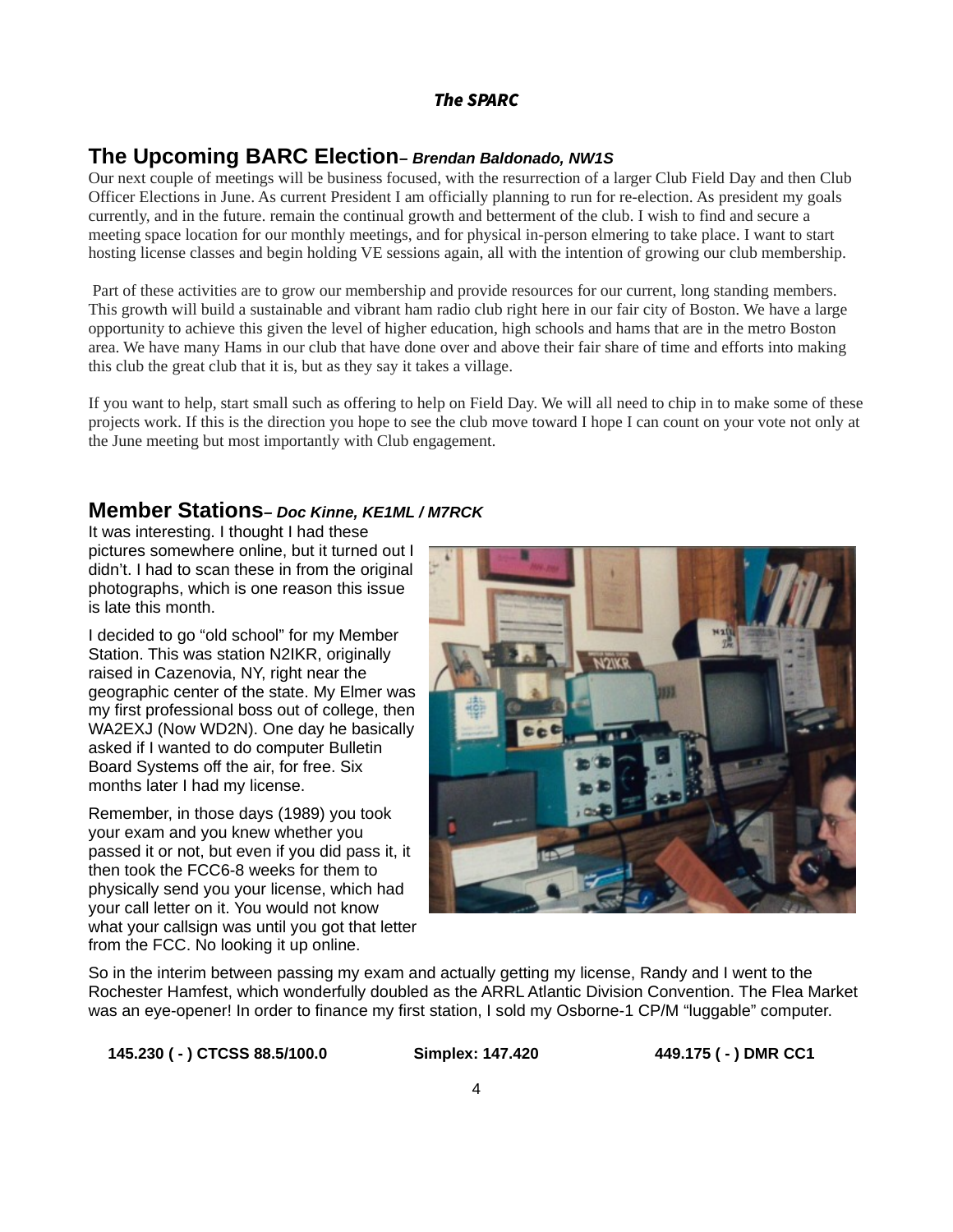Once that sold at the flea market, I managed to find a Kenwood All Mode TR-9130 mobile 2m radio. It had an output of 25w. I still have it, in fact.



I also picked up a discone 2 meter antenna. Still waiting for my license, these things came home with me, and I very nicely set them up. The discone antenna I managed to set up on the flat roof of my apartment on what I called a small oil derrick that was weighted to the roof with sandbags. I neither remember where I found the oil derrick base, nor do I remember what happened to it. I *think* I left it on the roof in Cazenovia when I moved. Satellite photos of the place show it is no longer there.

With the TR-9130 set up, I could at least listen to local transmissions and repeaters. This is how I found the Oneida County Traffic & Emergency Net and Traffic Handling. The mode that had brought me into Amateur Radio – Packet – would remain waiting for some months before I got onto it. My very first Amateur Radio transmission was checking into OCTEN one evening at 18:30 hours. I would get the Packet station up and running, however, as the PAC-COM TNC below everything else in the photo, something I built and soldiered myself, in fact, attests.

It would take a few years before I moved my license class up. Amateur Radio's technical aspects were never a problem, but CW was never a strength of mine at all and in those days it was still a requirement. In

order to motivate me, WA2EXJ gave me his Heathkit HW-101. Laying a half-wave G5RV antenna on the rooftop enabled me to listen in on shortwave transmissions.

So that comprised my first station 34 years ago.

What was your station like? What is it like now?

## **SPARC Your Knowledge: The Answers** *– Joe Chapman, NV1W & Brendan Baldonado, NW1S*

## **Technician:**

This is a very useful number to know! This is the speed of light; approximately. This number can be used to calculate a few different things for Ham Radio, specifically which Band a frequency is on. If you take the speed of light and divide by the frequency you get the approximate band in meters.

An example would be 446.00 would be 300/446= .67 or the 70cm Band. Or 146.52; 300/146.52 = 2.047 or the 2 meter band. Notice the number are not exact because the band name typically has a little room on each side.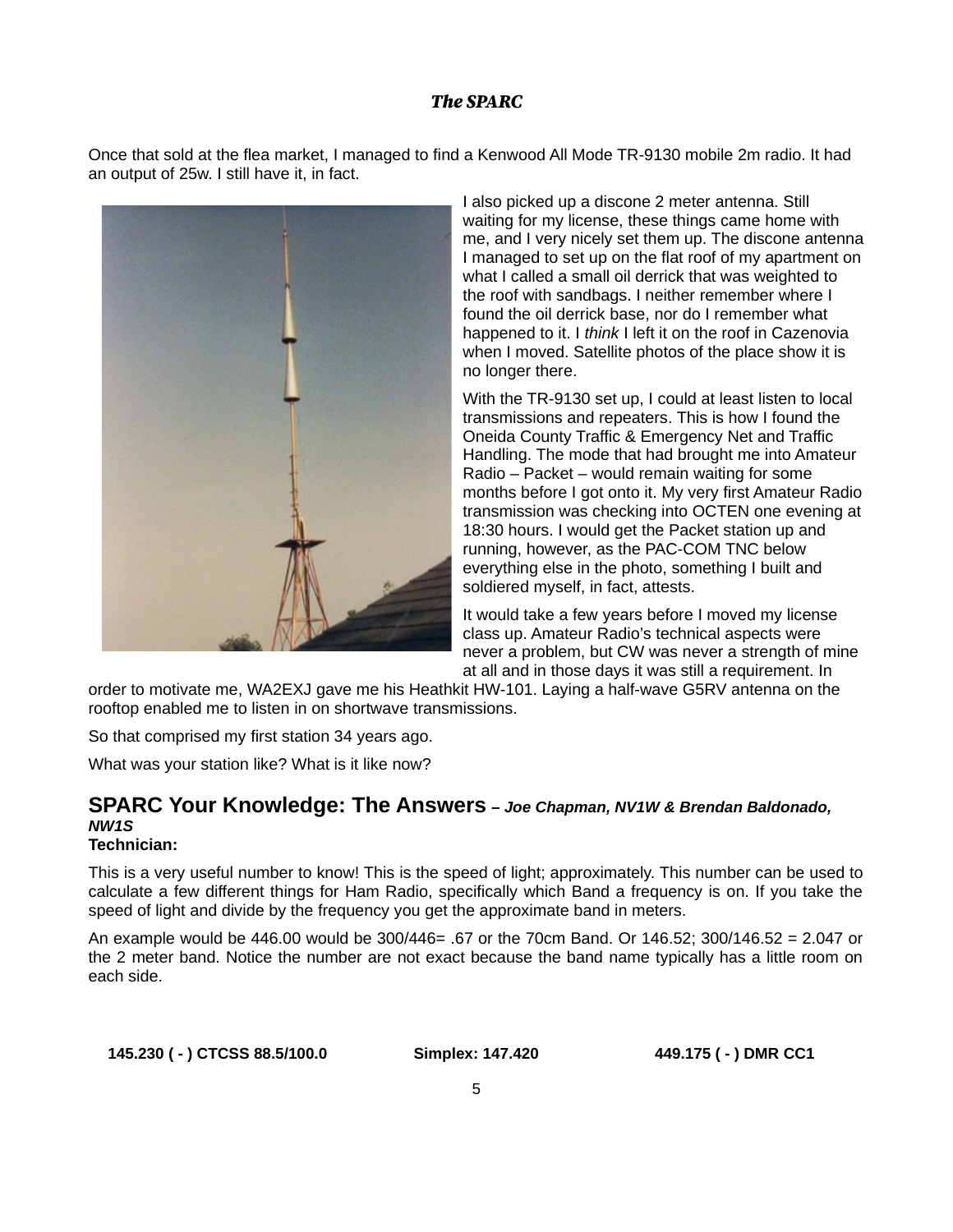#### **General:**

Improper action of ALC distorts the signal and can cause spurious emissions The Automatic Level Control (ALC) makes sure signals do not clip by compressing them. The compressed signal is very similar to the original signal, but it usually adds in a bit of distortion. In voice modes the distortion is not typically noticeable but in digital modes the compression can lead to unwanted emissions and tones, making it difficult for others to decide your signal.

#### **Extra:**

In electronics, voltage regulators maintain a constant output voltage. A switching electronic voltage regulator turns the device on and off multiple times per cycle in order to lower the voltage. The design variables are the number of times it turns on and off, and the length of time it is on or off. So a switching electronic voltage regulator switches the power on and off in order to to maintain a constant output voltage.

## **BARC Meeting Calendar for 2022**

We are in the process of looking at and garnering physical meeting space hopefully for the Winter onwards, again, depending on developing conditions. Watch this space, and the BARC Website ([https://barc.org](https://barc.org/)) for up to the minute details.

Unless otherwise noted, all meetings will take place via Zoom.

**General Meetings (\* Business/General Meetings)** June 16 2022 Thu 7:30 pm - Elections

**VE Sessions**

None scheduled at this time.

## **BARC Net Preamble**

The control operator for the BARC Net is Joe, W1JJF. He rarely misses a net, but when he does any ham can take up the position and run the net. To assist you in opening and closing the net The BARC Net Preamble is printed below. Do not be afraid to step up and take the challenge.

*Is there any further business for the repeater before we begin the Boston Amateur Radio Club Net? This is «YOUR CALL». Calling the Boston Amateur Radio Club Net. This is «YOUR CALL», my name is «YOUR NAME» and I am located in «YOUR TOWN». This net meets each Monday evening at 9 pm Eastern Time on the 145.230 Boston repeater, PL 88.5. This net is an informal round table discussion concerning matters of interest to the members of the Boston Amateur Radio Club and the Boston Amateur Radio community in general. When checking into the net, please say, "this is" and drop your carrier to check on doubling. Then give your call sign, name and location. All amateurs are welcome to join the net. Any check-in's for the Boston Amateur Radio Club Net please call now.* 

[Compile the list of the check-ins and proceed with the net.]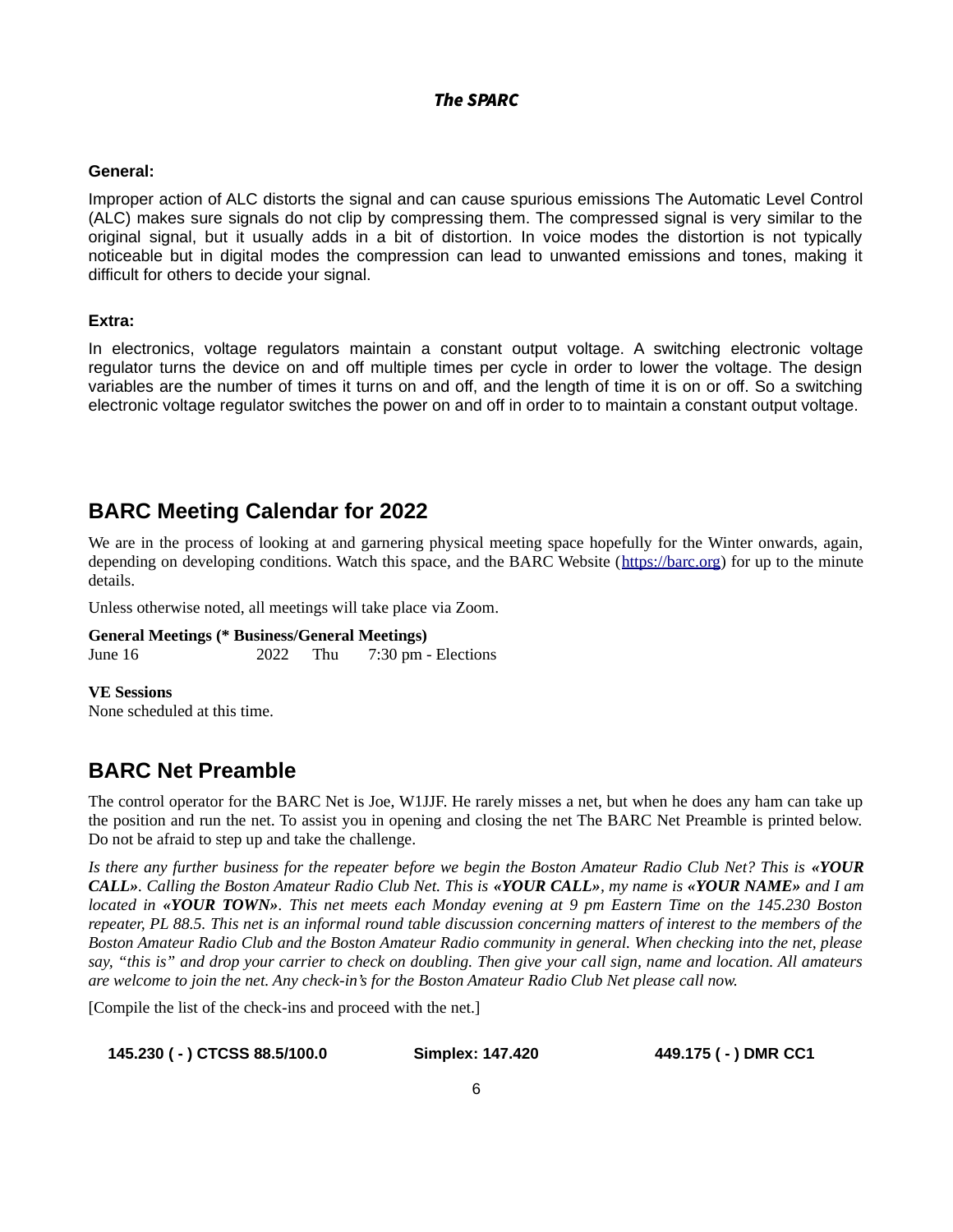*Is there any further business for the net before I close? Hearing nothing, this is «YOUR CALL» closing tonight's session of the Boston Amateur Radio Club Net. I would like to thank everyone who participated in the net and those who stood by while I ran the net. The Boston Amateur Radio Club Net will return next Monday evening at 9 pm Eastern Time. This is «YOUR CALL» returning the repeater to general amateur use. 73.*

## **I See the Future**

| <b>ARRL International Digital Contest</b> |
|-------------------------------------------|
| <b>ARRL June VHF Contest</b>              |
| <b>SPARC Article Deadline</b>             |
| <b>BARC June Meeting</b>                  |
| <b>ARRL Kids Day</b>                      |
| <b>ARRL Field Day</b>                     |
|                                           |

#### *▲ Note change from usual date and/or location*

*Before going to any event over the next few months, please confirm that the event will take place and what the hours are.*

As you might expect, there are many more events (public service, hamfests, flea markets, etc.) taking place—some only peripheral to ham radio. For information on these, covering much of the Northeast, the "Ham - Electronic Flea Market" and the "PSLIST" lists tell the story. Of course, if you know of an event that would be of interest to the readers, please let the Editor know.

For an up-to-date calendar of events, including web links, visit <http://www.barc.org/calendar>.

## **Businesses Can Advertise Here**

The SPARC accepts commercial advertisements. BARC encourages monthly promotion of your products and services which would be of interest to hundreds of our members and others interested in the Amateur Radio Service.

The rates for display advertising are:

| 1 col $\times$ 2 in. (business card) | \$15 per issue                  |
|--------------------------------------|---------------------------------|
| 1 col $\times$ 2 in. (business card) | \$75 per 6 consecutive months   |
| 1 col $\times$ 2 in. (business card) | \$125 per 12 consecutive months |
| 1 col $\times$ 4 in. (1/2 column)    | \$30 per issue                  |
| 1 col $\times$ 9.5 in. (full column) | \$60 per issue                  |

Originals of ads must be presented to the Editor in MS Word or .jpg format to print 1:1. Other composition will be at extra cost. We will be glad to quote other ad sizes and durations. Members are urged to seek prospective advertisers who are appropriate to our readers. For additional information, contact Doc Kinne, KE1ML, at 617.297.2718 or [kinnerc@gmail.com.](mailto:kinnerc@gmail.com)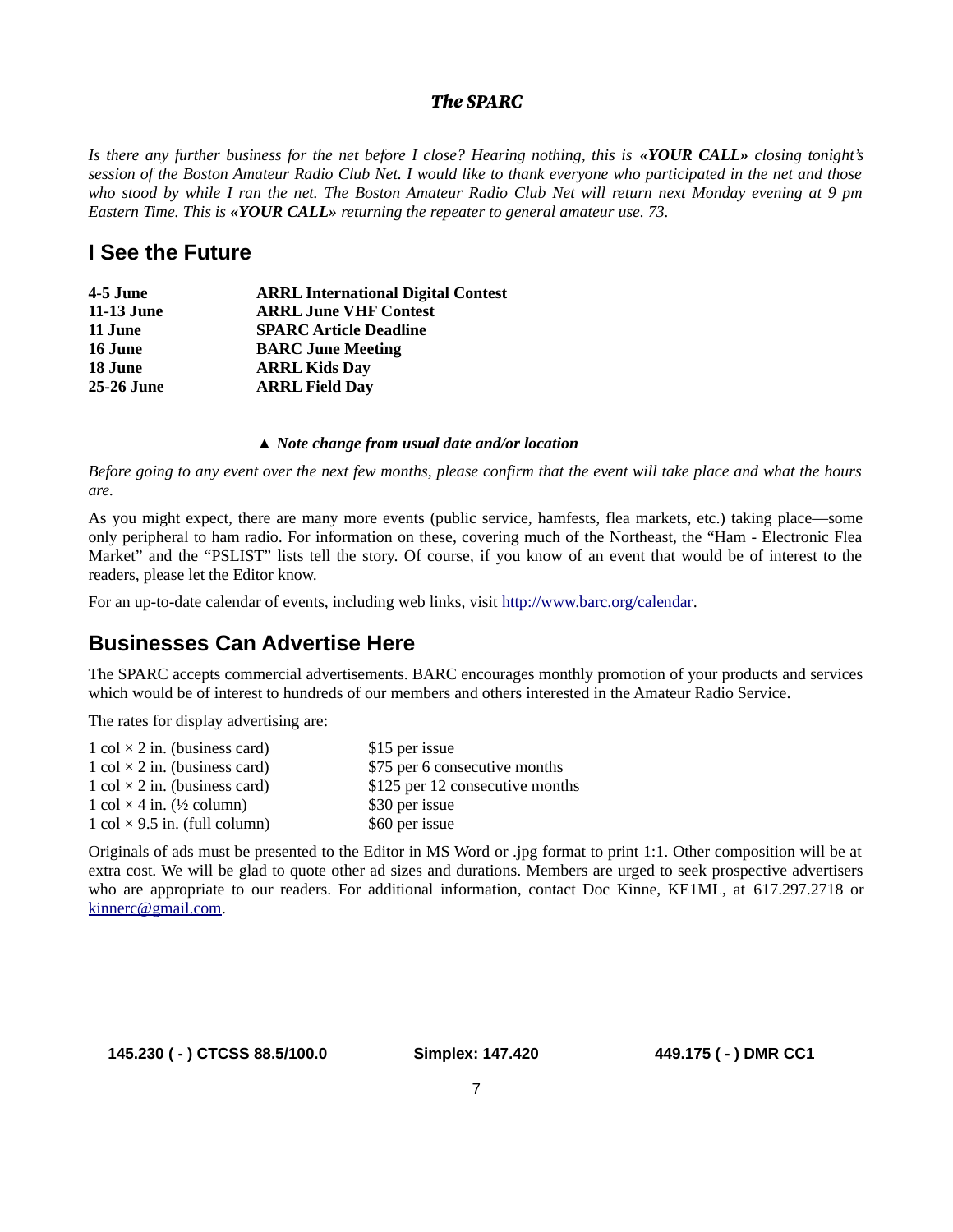## **Two Ways to See Yourself in Print! (well, PDF)** *– Joe Chapman, NV1W*

We are always looking for articles for the newsletter. I have reserved this space for your articles, reviews, tips, howtos, hints, kinks, photos, schematics, or other ham related information. Photos of you operating or your shack are especially welcome. Send your submissions to the Editor, Doc, KE1ML, at [kinnerc@gmail.com](mailto:kinnerc@gmail.com). Articles for the September issue must be received by September 6.

Are you a depressed BARC member because you have a treasure you must turn to cash? Cheer up, Bunky! The SPARC will run your (non-business) ad for free. Of course, a 10% donation if you sell it will be cheerfully accepted. Just send your ad to Doc Kinne, KE1ML, [kinnerc@gmail.co](mailto:kinnerc@gmail.com)

## **BARC Officers and Staff**

| President: Brendan Baldonado, NW1S<br>brendan.baldonado@gmail.com                          | The Boston Amateur Radio Club is a non-commercial association<br>of persons interested in the Amateur Radio Service. The Club is<br>organized for the promotion of interest in Amateur Radio                                                                                                                                                                                                                                                                                                       |
|--------------------------------------------------------------------------------------------|----------------------------------------------------------------------------------------------------------------------------------------------------------------------------------------------------------------------------------------------------------------------------------------------------------------------------------------------------------------------------------------------------------------------------------------------------------------------------------------------------|
| Vice President: Joe Harris, N1QD<br>n1qd@n1qd.org                                          | communication and education, for the establishment of emergency<br>communications in the event of disasters or other emergencies, for<br>the advancement of the radio art and the public welfare, for the<br>representation of the radio amateur in legislative and regulatory<br>matters, and for the maintenance of collegiality and a high standard                                                                                                                                             |
| Secretary: Joe Chapman, NV1W<br>nv1w@arrl.net                                              |                                                                                                                                                                                                                                                                                                                                                                                                                                                                                                    |
| Treasurer: Jim Clogher, N1ICN,<br>n1icn@arrl.net                                           | lof conduct.<br>The Club is open to all persons interested in Amateur Radio without<br>regard to race, color, religion, creed, national origin, gender,                                                                                                                                                                                                                                                                                                                                            |
| kinnerc@gmail.com                                                                          | SPARC Newsletter Editor: Doc Kinne, KE1ML / M7RCK disability, or sexual preference. Our General and Business meeting<br>locations are handicap accessible. Other meeting and activity<br>locations may be handicap accessible by arrangement.                                                                                                                                                                                                                                                      |
| Volunteer Exams:<br>Jim Clogher, N1ICN, n1icn@arrl.net<br>Linda Blair, NA1I, na1i@arrl.net | The Club is an ARRL-affiliated club, and is a member of the New<br>England Spectrum Management Council (NESMC). The Club is also<br>an associate member of the Courage HandiHams system.                                                                                                                                                                                                                                                                                                           |
| Public Service Coordinator: Ethan Hansen, KC1OIP                                           | The SPARC is published monthly by the Boston Amateur Radio<br>Club. The design and content are Copyright 2022, all rights reserved.<br>Permission is hereby granted to reprint or distribute by electronic or<br>other means any material herein, provided this publication and the<br>issue date are credited. Such permission is limited to use for non-<br>commercial purposes for the benefit of the Amateur Radio<br>community. Permission for other purposes must be obtained in<br>writing. |
| Public Information Officer: Geri Duff, KB1ISG<br>781.749.7664; geriduff52@juno.com         |                                                                                                                                                                                                                                                                                                                                                                                                                                                                                                    |
| Membership Services: Linda Blair, NA1I<br>617.500.4406; na1i@arrl.net                      |                                                                                                                                                                                                                                                                                                                                                                                                                                                                                                    |